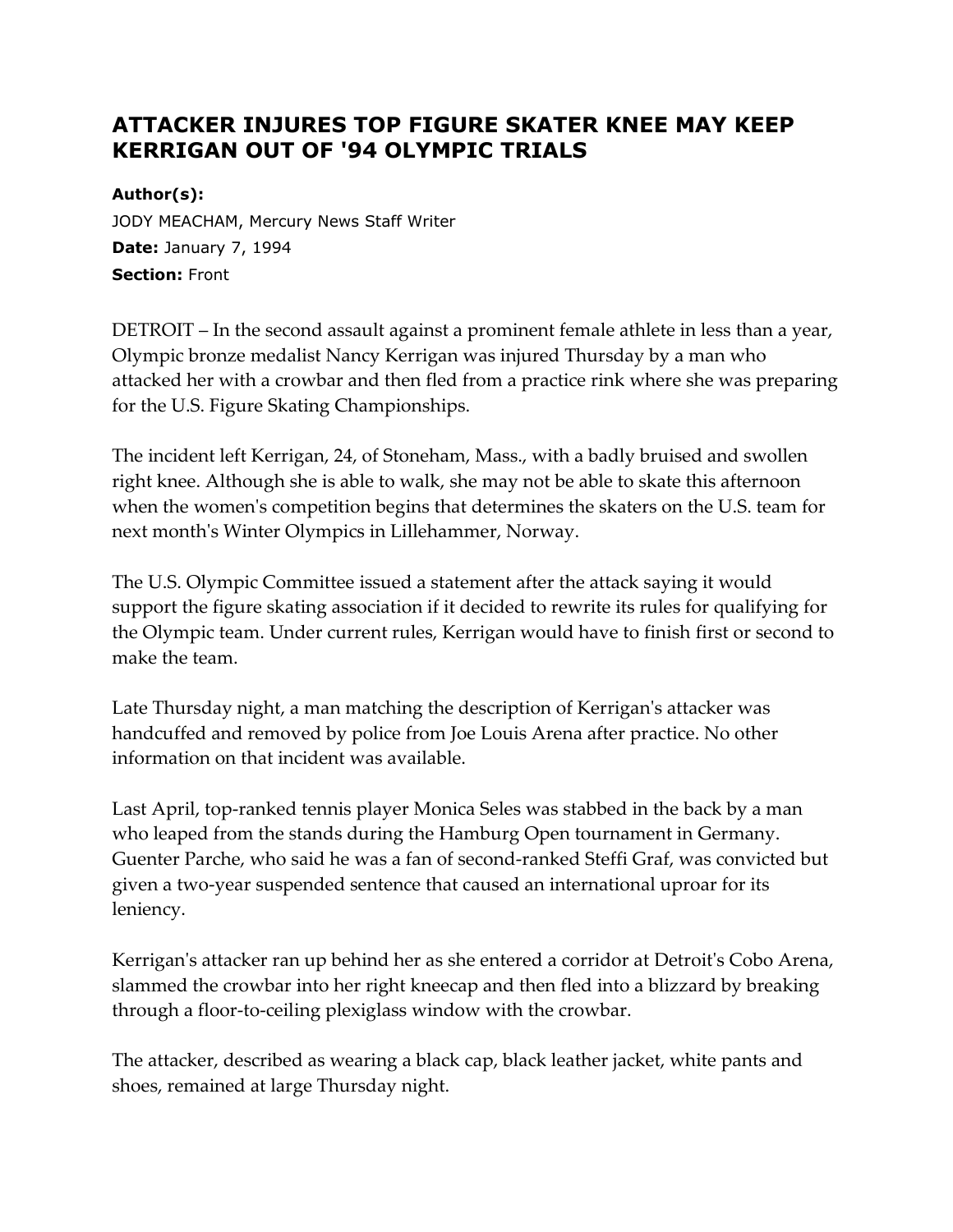''If you think of the nature of the injury, he clearly tried to debilitate her," said Steven Plomaritis, the orthopedic surgeon who treated Kerrigan at the scene and later at Hutzel Hospital. "I don't think that's speculating."

X-rays revealed no fractures, and Plomaritis said the question of whether she could compete "is an issue of pain." Late Thursday night the swelling extended to the back of her knee, and doctors advised her not to skate at the scheduled practice that night. Her agent said doctors would re-evaluate her knee early today.

Kerrigan, described by her agent Jerry Solomon as disturbed and frightened, returned to her hotel later Thursday afternoon with her parents, who were with her during the 2:30 p.m. attack.

Later Thursday, Kerrigan said: "I'm OK. If I can't skate, I'll deal with it. I'm OK." Immediately after the attack, Kerrigan collapsed on the concrete floor grasping her knee in pain.

## **'Why me? Why now?'**

''She was screaming, 'Why me? Why now?'" said television producer Cynthia Pastrasso, who was on a crew working on a figure skating special.

Joan Ryan, a *San Francisco Examiner* columnist on leave to work on a book about female athletes, said Dan Kerrigan, Nancy's father, picked her up in his arms and carried her into the locker room.

''It hurts, Dad; it really hurts," Ryan quoted Kerrigan as saying.

There were incomplete details of security arrangements at Cobo Arena, part of a complex of buildings in downtown Detroit where the skating championships and an international auto show are going on simultaneously.

Three groups - Detroit police, a private agency hired by the arena management company and volunteers (primarily parents of skaters and others from the host Detroit Skating Club) - share responsibility for security.

Several witnesses said security at Cobo was the responsibility of volunteers. Kevin Cusick, another member of the TV crew who attempted to run down Kerrigan's attacker, said, "There were no cops in sight at all."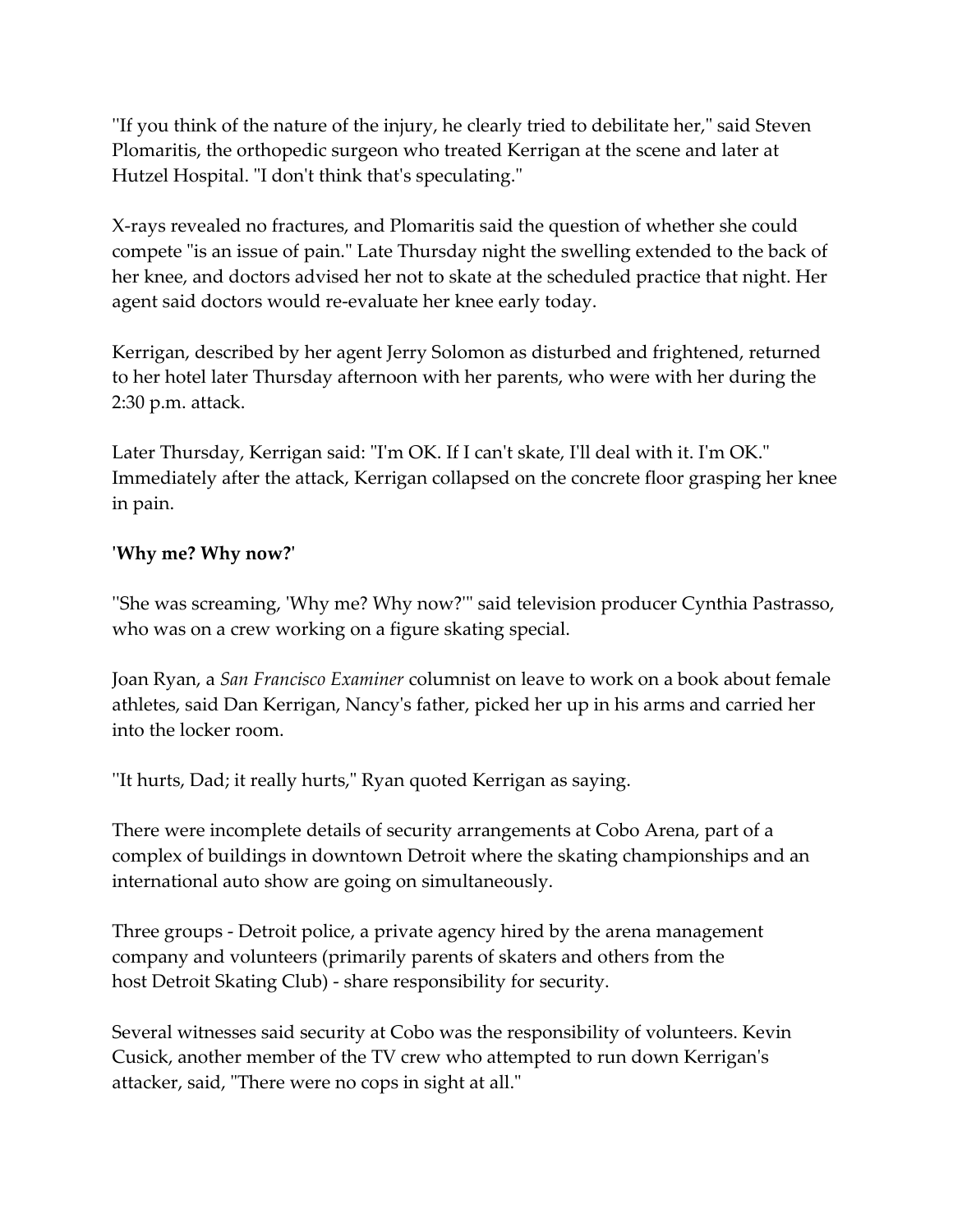A spokesman for Detroit Mayor Dennis Archer said the attack was in an area of the arena where police officers were "not allowed."

## **Attack 'alarming'**

Tony Morici, attending the event as chairman of the organizing committee for the 1996 national championships, which will be held in the San Jose Arena, called the attack "alarming."

Security was a major part of San Jose's bid presentation to the U.S. Figure Skating Association, he said, but he believes a review of plans is particularly in order for the twin-rink practice building that opened Dec. 21 downtown.

''Obviously we will review our security because of an incident like this," Morici said. "With what has happened (to female athletes), we have to add that concern to the issue."

Kerrigan has received numerous letters from "crazies," Solomon said, but nothing to prompt extra security concerns for Detroit.

Two-time Olympic champion Katarina Witt of Germany was sent more than 60 letters by a man who included nude pictures of himself and proposals of marriage. The writer, Harry Veltman, was arrested in 1991 in Denver, where Witt was performing in an ice show. He was sentenced to 37 months in a psychiatric facility.

## **Competitor threatened**

More recently Tonya Harding, one of the favorites today, was the object of a telephone death threat to the Portland, Ore., rink where she was to compete in November. She declined to skate when sheriff's deputies said they could not guarantee her safety at the event.

''This is a bigger concern of the parents than the skaters," said Carole Yamaguchi, mother of 1992 Olympic gold medalist Kristi Yamaguchi. "It bothers me when Kristi is in the middle of a crowd."

Yamaguchi said her daughter was the object of a telephoned death threat to her husband Jim's dental office in 1990 shortly before competing in her first world championship. When the world event was held in Oakland two years later, extra